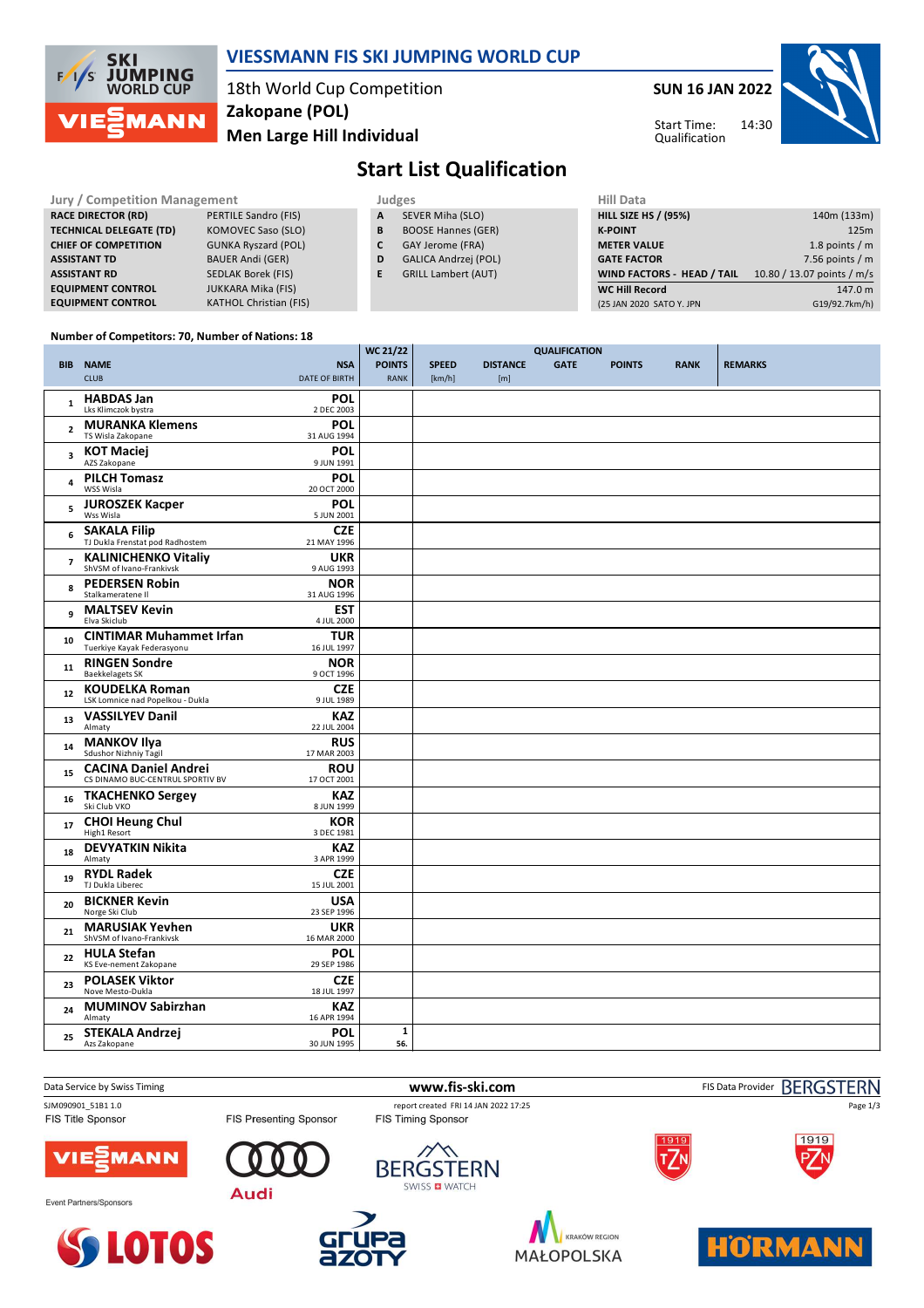

### **VIESSMANN FIS SKI JUMPING WORLD CUP**

18th World Cup Competition **Men Large Hill Individual Zakopane (POL)**

**SUN 16 JAN 2022**



14:30 Start Time: Qualification

# **Start List Qualification**

|            |                                                            |                           | <b>WC 21/22</b>                 | <b>QUALIFICATION</b> |                 |             |               |             |                |
|------------|------------------------------------------------------------|---------------------------|---------------------------------|----------------------|-----------------|-------------|---------------|-------------|----------------|
| <b>BIB</b> | <b>NAME</b>                                                | <b>NSA</b>                | <b>POINTS</b>                   | <b>SPEED</b>         | <b>DISTANCE</b> | <b>GATE</b> | <b>POINTS</b> | <b>RANK</b> | <b>REMARKS</b> |
|            | <b>CLUB</b>                                                | <b>DATE OF BIRTH</b>      | RANK                            | [km/h]               | [m]             |             |               |             |                |
| 26         | <b>IPCIOGLU Fatih Arda</b><br>Tuerkiye Kayak Federasyonu   | <b>TUR</b><br>28 SEP 1997 | $\overline{\mathbf{2}}$<br>55.  |                      |                 |             |               |             |                |
| 27         | <b>ZNISZCZOL Aleksander</b><br>WSS Wisla                   | <b>POL</b><br>8 MAR 1994  | 5<br>54.                        |                      |                 |             |               |             |                |
| 28         | <b>BOYD-CLOWES Mackenzie</b><br>Altius Nordic Ski Club     | <b>CAN</b><br>13 JUL 1991 | $\overline{\phantom{a}}$<br>51. |                      |                 |             |               |             |                |
| 29         | <b>NAZAROV Mikhail</b><br>Moscow RGSH Stolitsa Dinamo      | <b>RUS</b><br>14 OCT 1994 | $\overline{\mathbf{z}}$<br>51.  |                      |                 |             |               |             |                |
| 30         | <b>JELAR Ziga</b><br>Sk Triglav kranj                      | SLO<br>22 OCT 1997        | 8<br>50.                        |                      |                 |             |               |             |                |
| 31         | <b>WASEK Pawel</b><br>WSS Wisla                            | <b>POL</b><br>2 JUN 1999  | 13<br>47.                       |                      |                 |             |               |             |                |
| 32         | <b>SATO Keiichi</b><br>Megmilk Snow Brand Ski Team         | JPN<br>27 JUL 1997        | 15<br>46.                       |                      |                 |             |               |             |                |
| 33         | <b>WOLNY Jakub</b><br>LKS Klimczok Bystra                  | <b>POL</b><br>15 MAY 1995 | 17<br>45.                       |                      |                 |             |               |             |                |
| 34         | <b>FREUND Severin</b><br>WSV DJK Rastbuechl                | <b>GER</b><br>11 MAY 1988 | 25<br>42.                       |                      |                 |             |               |             |                |
| 35         | <b>TROFIMOV Roman</b><br>Sdushor CSP N. Novgorod           | <b>RUS</b><br>19 NOV 1989 | 29<br>41.                       |                      |                 |             |               |             |                |
| 36         | <b>VILLUMSTAD Fredrik</b><br><b>SKIMT</b>                  | <b>NOR</b><br>21 MAR 1999 | 33<br>39.                       |                      |                 |             |               |             |                |
| 37         | <b>ZOGRAFSKI Vladimir</b><br><b>NSA</b>                    | <b>BUL</b><br>14 JUL 1993 | 35<br>38.                       |                      |                 |             |               |             |                |
| 38         | <b>HAYBOECK Michael</b><br>UVB Hinzenbach-Oberoesterreich  | <b>AUT</b><br>5 MAR 1991  | 38<br>37.                       |                      |                 |             |               |             |                |
| 39         | <b>AMMANN Simon</b><br>SSC Toggenburg                      | <b>SUI</b><br>25 JUN 1981 | 47<br>35.                       |                      |                 |             |               |             |                |
| 40         | <b>ITO Daiki</b><br>Megmilk Snow Brand Ski Team            | <b>JPN</b><br>27 DEC 1985 | 53<br>34.                       |                      |                 |             |               |             |                |
| 41         | <b>AIGNER Clemens</b><br>SV Innsbruck-Bergisel-Tirol       | AUT<br>2 FEB 1993         | 59<br>33.                       |                      |                 |             |               |             |                |
| 42         | <b>DESCHWANDEN Gregor</b><br>Horw                          | SUI<br>27 FEB 1991        | 81<br>32.                       |                      |                 |             |               |             |                |
| 43         | <b>SADREEV Danil</b><br>MBU DOD SDUSSH Leninogorsk         | <b>RUS</b><br>7 MAY 2003  | 91<br>31.                       |                      |                 |             |               |             |                |
| 44         | <b>KLIMOV Evgenii</b><br>Perm / Moscow RGSH Stolica        | <b>RUS</b><br>3 FEB 1994  | 122<br>30.                      |                      |                 |             |               |             |                |
| 45         | <b>TSCHOFENIG Daniel</b><br>SV Achomitz-Zahomc             | <b>AUT</b><br>28 MAR 2002 | 126<br>29.                      |                      |                 |             |               |             |                |
| 46         | <b>PREVC Peter</b><br>SK Triglav Kranj                     | <b>SLO</b><br>20 SEP 1992 | 128<br>28.                      |                      |                 |             |               |             |                |
| 47         | <b>WELLINGER Andreas</b><br>Sc Ruhpolding                  | <b>GER</b><br>28 AUG 1995 | 140<br>27.                      |                      |                 |             |               |             |                |
| 48         | <b>KOBAYASHI Junshiro</b><br>Megmilk Snow Brand Ski Team   | JPN<br>11 JUN 1991        | 147<br>26.                      |                      |                 |             |               |             |                |
| 49         | <b>TANDE Daniel Andre</b><br>Kongsberg If                  | <b>NOR</b><br>24 JAN 1994 | 155<br>25.                      |                      |                 |             |               |             |                |
| 50         | <b>NAKAMURA Naoki</b><br>Tokai University Sapporo Ski Club | <b>JPN</b><br>19 SEP 1996 | 157<br>24.                      |                      |                 |             |               |             |                |
| 51         | <b>ASCHENWALD Philipp</b><br>SC Mayerhofen-Tirol           | <b>AUT</b><br>12 NOV 1995 | 171<br>23.                      |                      |                 |             |               |             |                |
| 52         | <b>ZYLA Piotr</b><br>WSS Wisla                             | <b>POL</b><br>16 JAN 1987 | 174<br>21.                      |                      |                 |             |               |             |                |
| 53         | <b>PASCHKE Pius</b><br>WSV Kiefersfelden                   | <b>GER</b><br>20 MAY 1990 | 174<br>21.                      |                      |                 |             |               |             |                |
| 54         | <b>FORFANG Johann Andre</b><br><b>Tromsoe Skiklub</b>      | <b>NOR</b><br>4 JUL 1995  | 181<br>20.                      |                      |                 |             |               |             |                |
| 55         | <b>SCHMID Constantin</b><br>Wsv Oberaudorf                 | <b>GER</b><br>27 NOV 1999 | 187<br>19.                      |                      |                 |             |               |             |                |
| 56         | <b>LEYHE Stephan</b><br>SC Willingen                       | <b>GER</b><br>5 JAN 1992  | 192<br>18.                      |                      |                 |             |               |             |                |
|            |                                                            |                           |                                 |                      |                 |             |               |             |                |

Data Service by Swiss Timing **WWW.fis-ski.com www.fis-ski.com** FIS Data Provider BERGSTERN SJM090901\_51B1 1.0 report created FRI 14 JAN 2022 17:25<br>FIS Title Sponsor FIS Tessenting Sponsor FIS Timing Sponsor Page 2/3FIS Presenting Sponsor 1919 **MANN** /IE **BERGSTERN** SWISS **D** WATCH Audi Event Partners/Sponsors